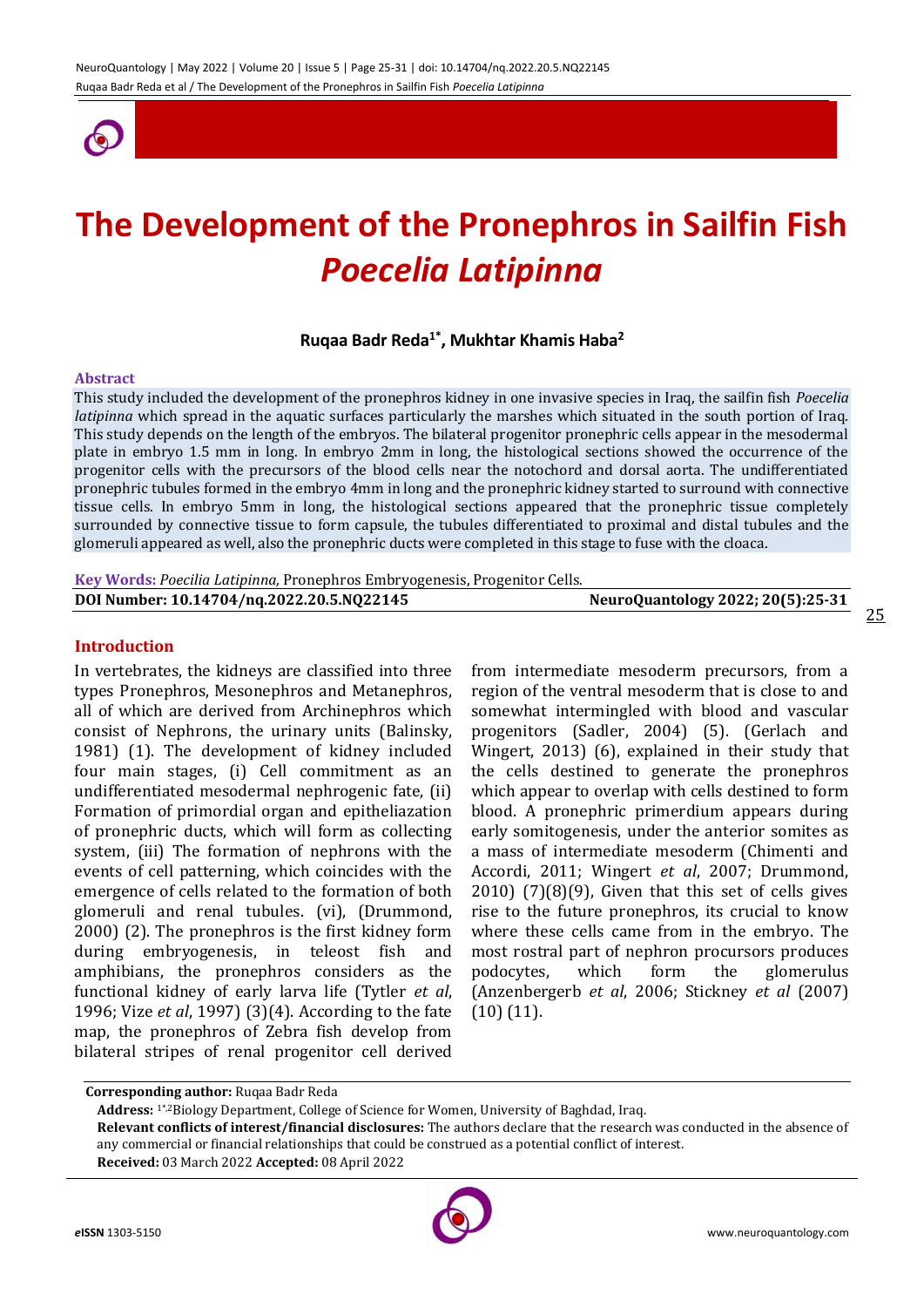The remaining rostal central and caudal parts contain nephron precusors, which form a series of tubule segments that are followed by a duct (Wingert *et al*, 2007; Drummond, (2010) (8) (9). At the most cranial end of the mesodermal nephrogenic cord, the pronephros develops from mesenchymal buds of pronephric primordia or nephrotomes (Cochard, 2002; Chimenti and Accordi, 2011) (12) (7). The pronephric tubules are formed when the buds of pronephric primordial hollow down (McCrory, 1974) (13). The following functional units make up a typical pronephric nephron, which can be found in adult teleosts (Hamilton *et al*, 1972) (14). The external glomerulus or glomus is a vascular component that filters wastes, which serves as a waste collecting unit, A ciliated nephrotomes connects to the pronephric tubule which empties into the pronephric duct (Cho *et al*, 2011) (15), the glomerulus is a filtering vascular structure that is one body segment long, A glomus on the other hand is a vascular structure that spreads over many body segments (Pole *et al*, 2002) (16). Relatively the development of the glomerulus occurs late after the completion of the development of the renal tubules (Drummond *et al*, 1998; Tytler, 1988) (17)(18). During early somitogenesis stages, the gene expression studies emphasized that the renal progenitor cell located with cells that produce a mixture of angioblasts and primitive blood precursors. In zebra fish gastrula embryos, cell labeling demonstrated that the cells which destined to form the pronephros overlapping with cells fated to form blood (Kimmel *et al*, 1990) (19). Following the early patterning of the mesoderm, the tight connection of nephrogenic cells with blood producing cells. The stage markers of blood cell development and expressed in a cell population that overlaps a pressing presumptive kidney cells population at the end (Wessely, and Tran, 2011) (20). The blood island where erythropoietin production occurs later in development is located ventral to the developed pronephric duct (Chimenti and Accordi, 2011) (7). Teleosts have a pair of kidneys that include the renal tubules that are directly connected to the renal glomeruli, as well as a pair of renal ducts that carry waste to the outside of the body (Hill *et al,* 2004) (21), through Cloaca, (Naylor *et al*, 2016) (22) revealed that the Renal progenitor mesenchymal precursors undergo physical and morphological changes as development progresses past the 15 somite stage in Zebra fish, resulting in the formation of a pair of

nephrons that are similarly located on either side of the trunk in parallel tracks. The progenitor of the mesenchymal nephron becomes epithelial and, undergoes tubulogenesis. Fresh molecular evidence suggests that the tubular epithelium of the zebra fish pronephros is actually separated in to two proximal tubule segments (proximal convoluted tubule and proximal straight tubule and two distal tubule segments (distal early and distal late) that are similar to mammalian nephron segments in many aspects (Wingert and Davidson, 2008) (23). Kidney primordial initiates pronephric ducts on both two sides of the embryo by caudal cell migration ventral to the somites, forming the collecting system after epithelization and fusion at the cloaca (Drummond, 2000) (2).

## *Aim of Study*

To identify the embryonic stages of the pronephros in sailfin fish *Poecilia latipinna*, one of the invasive species in Iraq.

## **Materials and Methods**

#### *Samples Collection*

The samples were collected from the Al-Ghazil 26 market in Baghdad from April to October 2020, fish were placed in a special aquariums equipped with an air pump with a filter, and special heater to stabilize the temperature ranges between (23-25˚c), fish were fed with commercial paper food, they were fed twice daily (morning and evening). Embryo lengths ranging from (1.5-5 mm) were obtained from pregnant fishes.

## *Fish Dissecting*

Fishes dissected according to (Billet and Wild, 1975) (24), by making a fold in the fish body wall by cutting it from the ventral midline up to the front of the trunk. After dissection, the ovary containing the embryos is removed using fine forceps and placed in a saline solution (0. 7%) to obtain the required embryos. The lengths of the embryos are measured under the Dissecting microscope and using a Petri dish equipped with a ruler at its base.

## *Fixation*

Embryos are preserved with 10% formalin solution after making a hole in the gas bladder for developed embryos (Al-Adhami, 1976) (25). The samples are washed after fixation with 70% ethyl

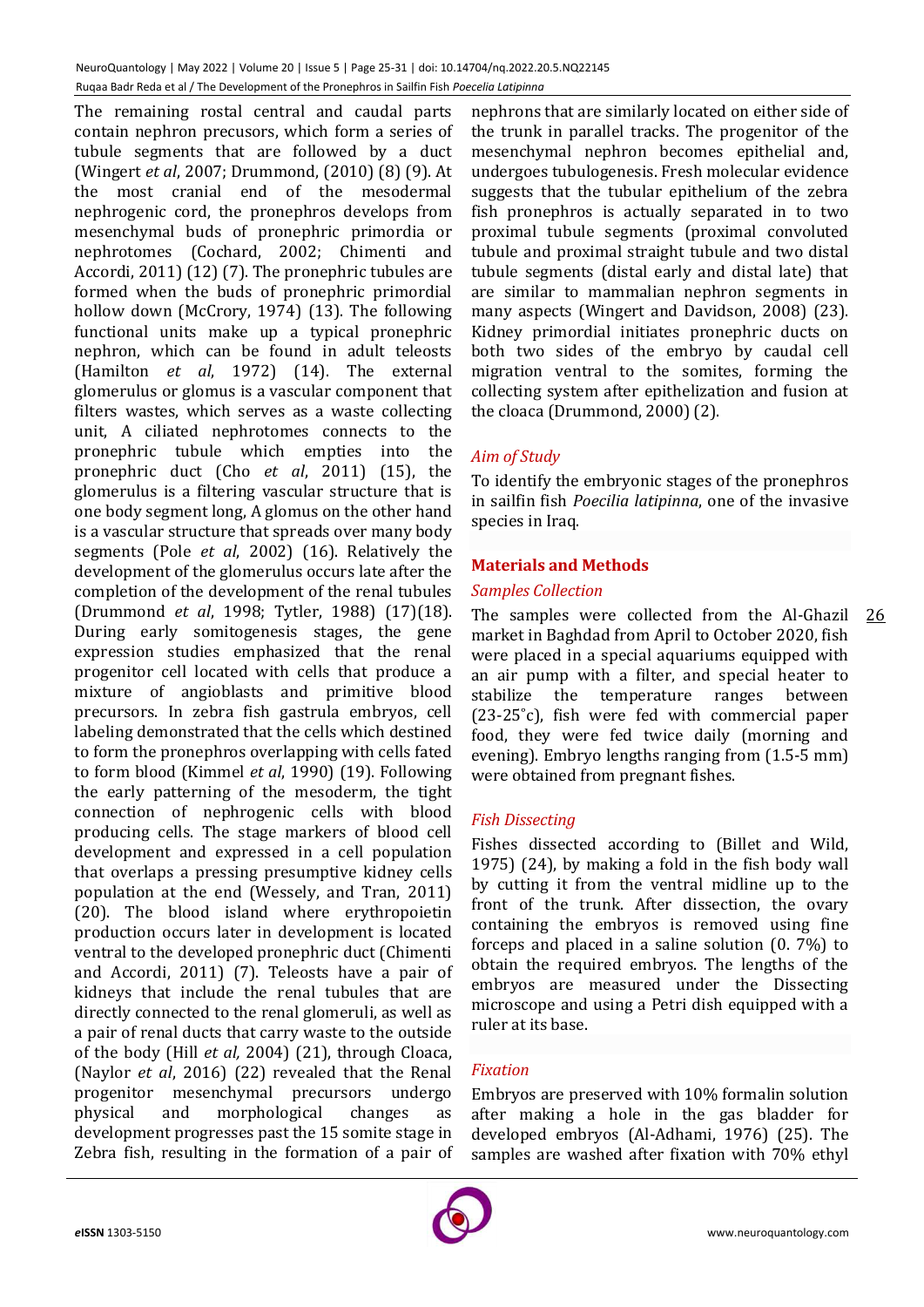alcohol several times to remove the largest amount of excess fixative, and leave in this solution until use.

**Microscopal Preparations:** According to (Bancroft and Stevens, 2012) (26).

After fixation and for dehydration the samples were passed through a series of ascending concentrations of ethyl alcohol (70%, 80%, 90%, 100%). The samples were putting in xylene for half an hour to make them more clear. The samples were placed in a mixture of xylene and paraffin wax with a melting point  $(56-58<sup>o</sup>c)$  for a quarter of an hour, and then transferred to a new molten paraffin wax that was replaced three times (half an hour in each time), the embedded with paraffin wax using a special mold, then left to solidify at room temperature and kept in the refrigerator. The samples were cut to a thickness of  $(5 \mu m)$ sequentially by using microtome, the sections were mounted on slides smeared with Mayers solution. The slides left to dry until staining process. Sections were stained by hematoxylin–eosin stains. Canada Balsm was used for mounting the sections, then the sections were covered with cover slip.

## *Photography*

Dissecting Microscope (Roma) was used to photograph the phenotypic characteristics of the embryo, and Compound Microscope (Meji) provided with Digital camera (canon) used to photograph the sections on the slides.

## **Results and Discussion**

In this study, the embryonic stages were divided according to the length and external phenotypic characteristics of the embryos.

## *1. Embryo 1.5 mm long (Tail Bud Stage)*

The embryo appears as a transparent arc on the surface of the yolk sac. At this stage, the mesoderm plate has been identified, and the embryo shows the beginning formation of the forebrain and Beginning of the vascular formation (Fig. 1). This plate contains many cells that will form many organs such as the heart, muscles, kidneys, and blood vessels, (Prummel *et al*, 2020) (27), emphasized that this plate harbors precursor cells for distinct organ systems.



**Fig. 1.** Showed the Mesodermal plate in embryo 1.5mm long. FB=Fore Brain, MP=Mesodermal Plate, BV=Blood Vessels

This result was similar to what was reached by (Gerlach and Wingert, 2013) (6), when they studied the embryonic development in the zebra fish, they relied in their study on the gene expression technique and determined the presence of the mesoderm plate in the tail bud stage, also they divided the mesoderm into three regions: Lateral Plate Mesoderm, Intermediate Mesoderm and Plate Mesoderm.

## *2. Embryo 2 mm Long (Optical Cup Stage)*

The embryo is characterized by the appearance of the first somite, which represents the dorsal part of the intermediate mesoderm, as well as the beginning formation of the optic cup. The histological sections of this stage showed the appearance of progenitor cells with increased formation of blood vessels (Fig.2,3).



**Fig. 2.** Showed embryo 2mm long. OC=Optic Cup PC=Progenitor Cells, BV=Blood Vessel

27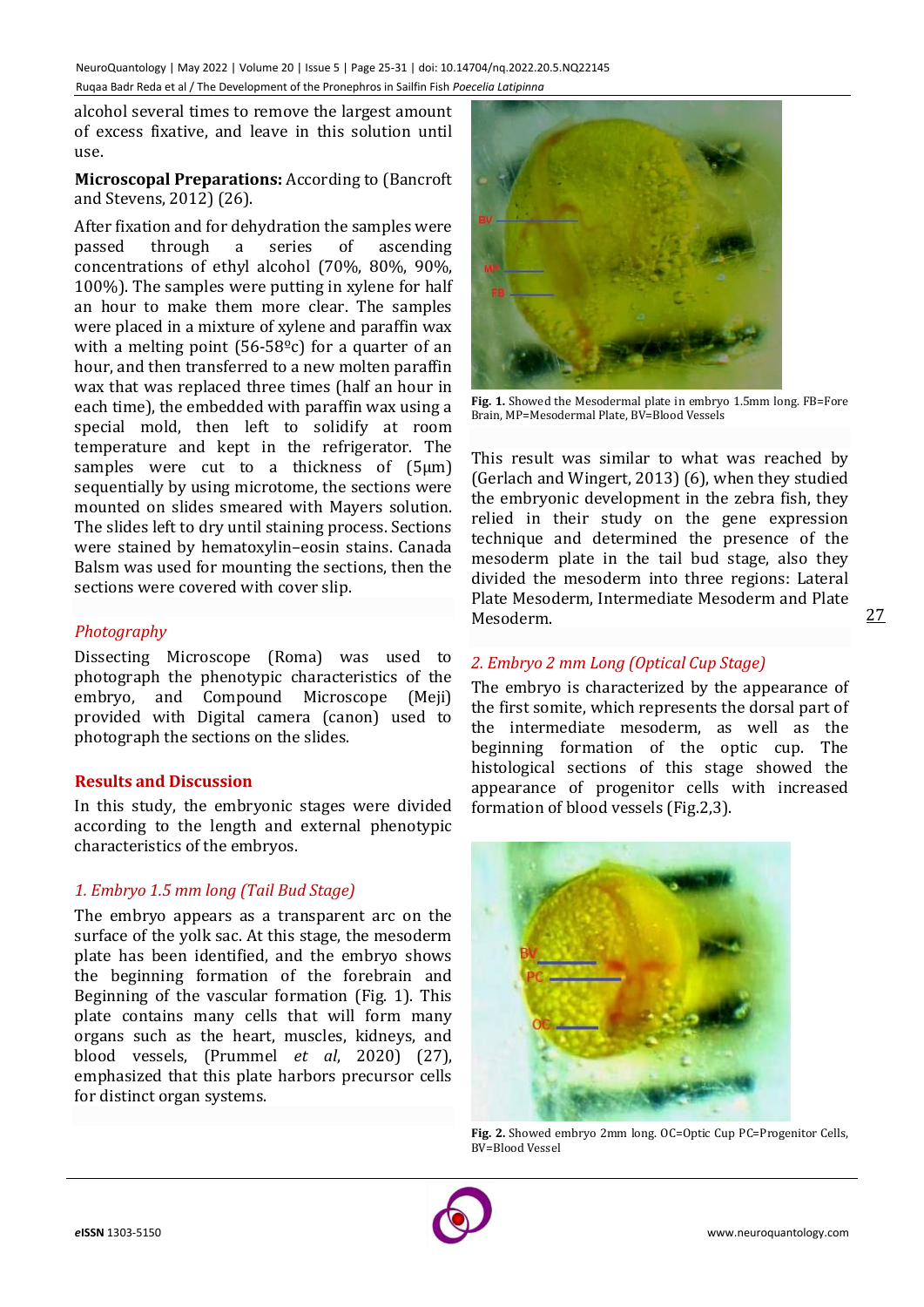

**Fig. 3.** Showed the transvers section in embryo 2mm long. S=Somite, PC=Progenitor Cells, BC=Blood Cells. (H&E 40X)

Several previous studies described this stage according to the stages of embryonic development of the fish that were used in their studies. Iwamatsu, 2004 (28), showed that the pronephric kidney appears near the first somite segment in the form of an aggregation of cells on bilateral sides of the notochord. In Zebra fish, embryonic cells which destined to form the pronephose are derived from ventral mesoderm overlapping with cells fated to form blood (Kimmel *et al*, 1990) (19). Gerlach and Wingert, 2013 (6), During their study, they emphasized the occurrence of the progenitor cells with blood precursors in Zebra fish by using genetic expression, the researchers were able to divide the mesoderm into three fields from the inside out, which are: Angioblasts, Primitive blood field and Renal progenitor cell field. Here, the researchers showed that precursor cells are formed in the mesoderm during the process of formation of fats, which are located near the area of cells that will be the mixture of hematopoiesis and blood precursors (Drummond *et al,* 2010) (9).

## *3. Embryo 3mm long (Heart Appearance Stage)*

At this stage, the heart's development is complete so that the blood is distributed to all parts of the embryo's body, particularly the pronephric kidneys, which continue to include blood cells coming from the dorsal aorta. Another phenotypic characteristic is the increased growth of the optic cup with the beginning of the lenses development (Fig 4).



**Fig. 4.** Showed embryo 3mm long. OC=Optic Cup, H=Heart, PK=Pronephric Kidney, PD=Pronephric Duct

## *4. Embryo 4 mm Long (Lens Stage)*

28 The phenotypic characteristics of this stage are, the completion of the lens growth and the differentiation of the pronephros with the proliferation of some pigment cells in the head and trunk region, appearance of the dorsal and pectoral fins with extension of the pronephric ducts. The histological sections of this stage showed the borders of the pronephric kidney are differentiated by surrounding them with connective tissue cells that will form the capsule after the completion of the assembly of the progenitor cells and blood precursor cells (Hematopoietic cells) which began to produce blood cells, also the histological sections showed the beginning of the formation of undifferentiated tubules at this stage (Fig 5, 6).



**Fig. 5.** Showed embryo 4mm long. L=Lens, OC=Optic Cup, PK=Pronephric Kidney, PD=Pronephric duct

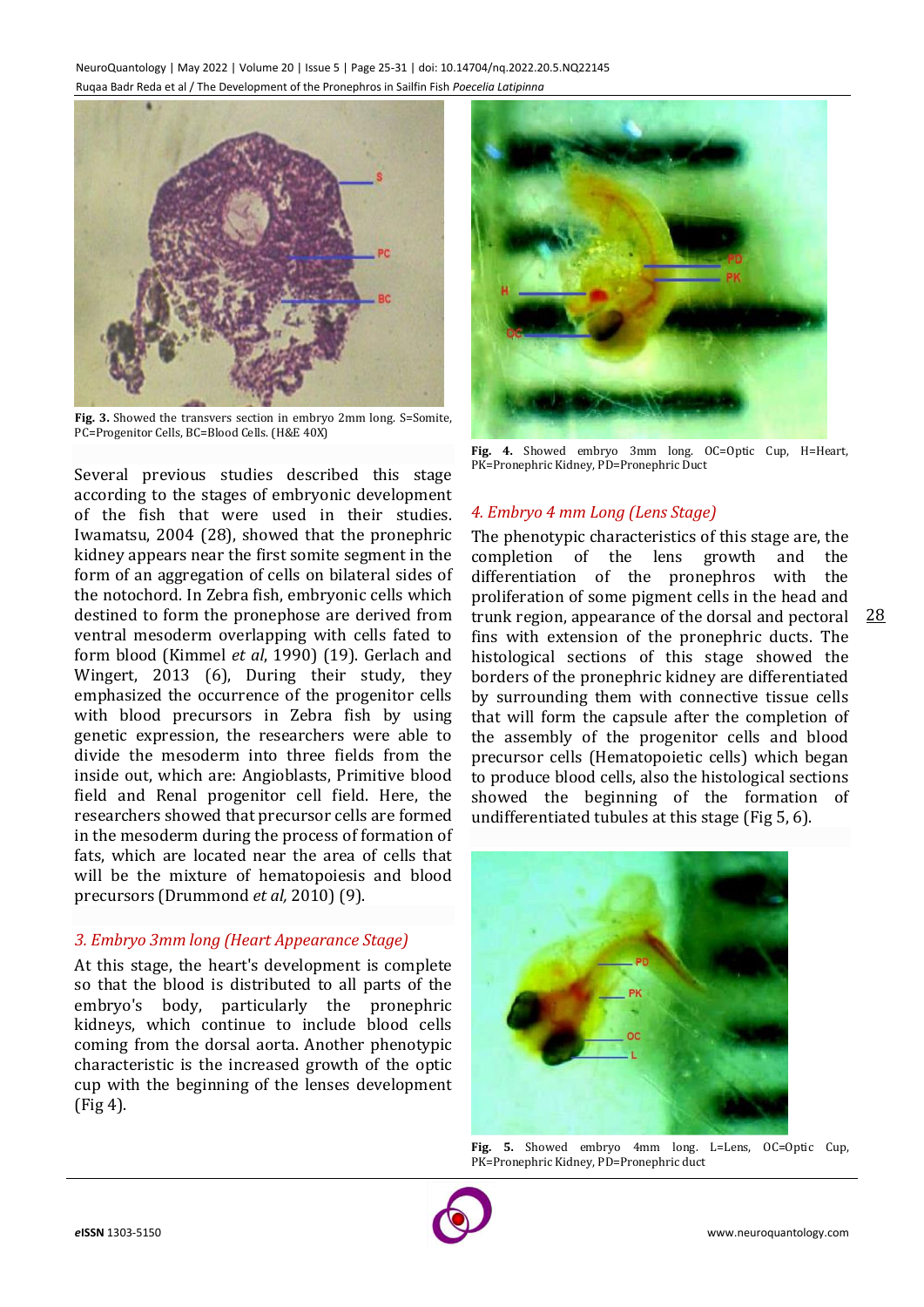NeuroQuantology | May 2022 | Volume 20 | Issue 5 | Page 25-31 | doi: 10.14704/nq.2022.20.5.NQ22145 Ruqaa Badr Reda et al / The Development of the Pronephros in Sailfin Fish *Poecelia Latipinna*



**Fig. 6.** Showed transvers section in embryo 4mm long N=Notochord, DA=Dorsal Aorta, PC= Progenitor HC=Hematopoietic cells, arrow= Undifferentiated nephric tubules. (H&E 40X)

Teleost fish can produce differentiated cells similar to the blood lineages produced in mammals (Rowley *et al*, 1988)(29). Embryonic hematopoiesis in bony fishes develops early for the first time within the lateral mesoderm and then the cells migrate to the middle to form the so-called Intermediate Cell Mass (ICM) which is associated with the dorsal aorta (Al-Adhami and Kunz, 1977; Detrich *et al*, 1995; Zon, 1995)(30)(31)(32). The mechanism of gene expression that (Rodaway *et al*, 1998)(33) applied in zebra fish showed that some genes confirmed that haematopoietic, endothelial and pronephric duct progenitors in the lateral mesoderm.

## *5. Embryo 5mm long (Caudal Fin Stage)*

In this stage, the dorsal and pectoral fins increase in growth with the appearance of the caudal fin, increased proliferation of head and trunk pigment cells (Fig 7). Histologically results, it follows:

- 1. The primary kidneys are completely surrounded by the connective tissue that makes up the entire capsule (Fig 8).
- 2. The appearance of pronephric glomeruli (Fig 8).
- 3. Complete differentiation of the proximal and distal tubules with the completion of the pronephric ducts that extend posteriorly to connect with the Cloaca (Fig 9).



**Fig. 7.** Showed embryo 5mm long. L=Lens, OC=Optic Cup, PC=Progenetor cells, PK= Pronephric Kidney



**Fig. 8.** Showed the transvers section in embryo 5mm N=Notochord, DA=Dorsal Aorta, PT= Differentiated pronephric tubules (H&E 20X)



Fig. 9. Showed the fusion of the pronephric ducts with the cloaca. OC= Optic Cup, PK= Pronephric Kidney, PD=Pronephric Duct, C=Cloaca.

In fish, the pronephros considered as the first kidney which growing and succeeded to form the mesonephros, which is represent the adult kidney. Generally, teleost fishes possess a pair of functional pronephroi, which include three anatomical subunits (glomerulus, pronephric tubule, and pronephric duct) (Drummond *et al*, 1998) (17). The

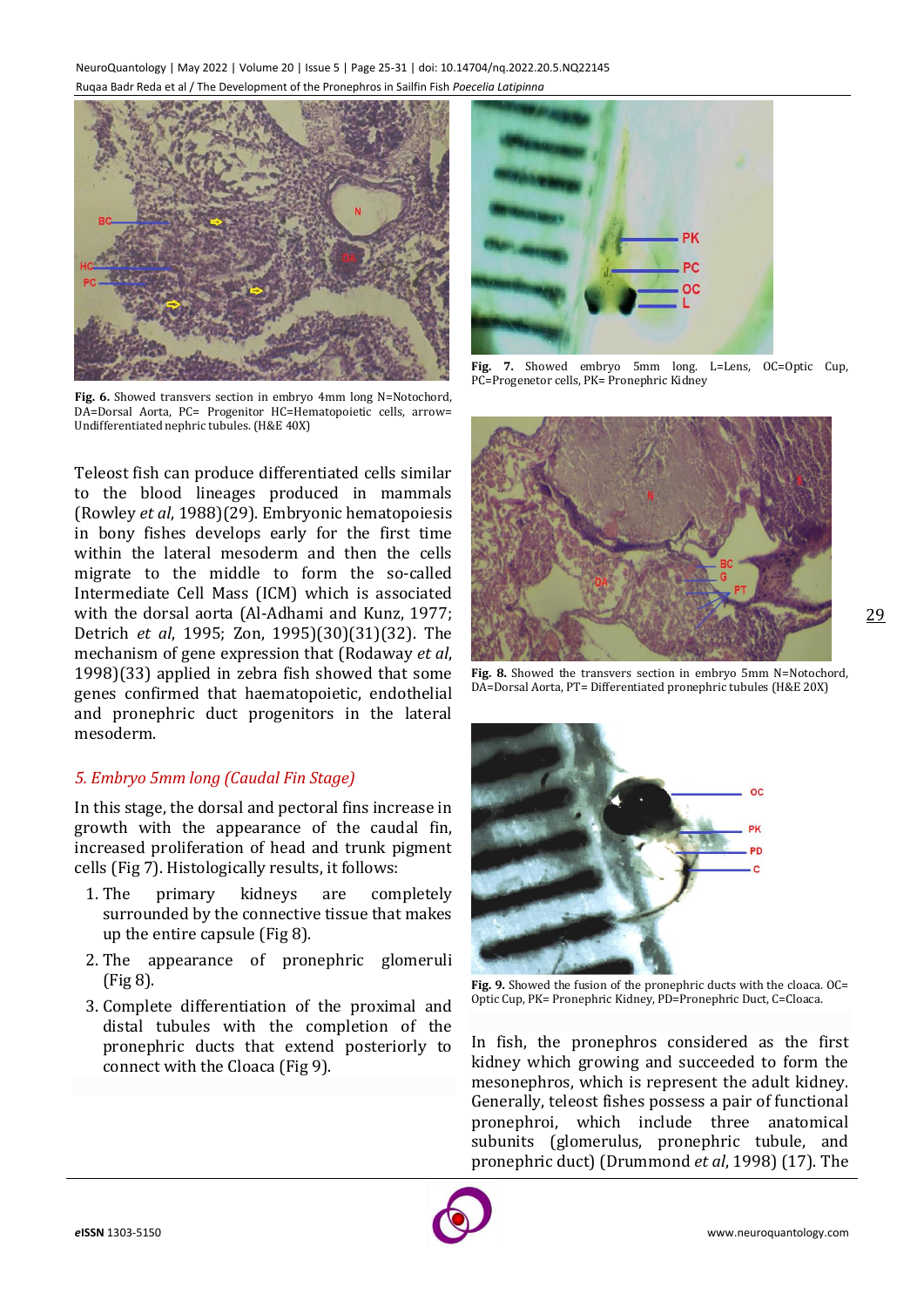structure of the glomerulus types in vertebrates depend on different development and homeostatic requirements (Ichimura *et al*, 2007; Ichimura *et al* 2009) (34) (35). The results of the current study were in agreement with many previous studies, despite the limitations of the techniques used in this study. Naylor *et al*, 2016 (22) showed a new view for the pronephric formation during the necessity of the movement and proliferation of embryonic cells to determine the size of the pronephric kidney. In Zebrafish, the pronephros composed two nephrons that fused rostrally at a common glomerulus and posteriorly fused with cloaca (Basu *et al*, 2003) (36). Wingert e*t* al, 2007 (8) Concluded that the proximal renal tubules are divided into two segments (proximal convoluted tubule; PCT and proximal straight tubule; PST), and the distal tubules are divided into two segments (distal early; DE and distal late; DL). In order for the pronephric urine to be excreted, the DL segment must fuse with the cloaca. The DL segments will becomes fused with cloaca via its caudalmost ends during the pronephric development, so the DL progenitors should be included in this domain and therefore they must be situated close to the site of the cloaca. Other studies explained that a small amount of migration cells needed to fuse the DL segment with the cloaca. (Naylor et al, 2016) (22). (Serluca et al, 2001; Slanchev *et al*, 2011).

## **References**

- Balinsky, B.I. (1981). *An Introduction to Embryology*. W.B. Sanders Co, London Fifth ED.
- Drummond, I.A. (2000). The Zebra fish pronephros: A genetic system for studies of kidney development. *Pediatric Nephrology,* 14: 428-435.
- Tytler, P. Ireland, J. and Fitches, E. (1996). A study of the structure and function of the pronephros in larvae of the turbot (*Scophthalmus maximus*) and the herring (*Clupea harengus) Mar Fresh Behav Physiol.,* 28: 3-18.
- Vize, P.D; Seufert DW; Carroll TJ., & Wallingford JB. (1997). Model system for the study of kidney development: use of the pronephros in the analysis of organ induction and patterning. *Dev Biol.,* 188: 189-204.
- Sadler TW, (2004). *Langman s medical embryology*. 9th ed Philadelphia: Lippincott Williams & Wilkins.
- Gerlach, G.F. and, Wingert RA. (2013). Kidney organogenesis in the zebrafish :insights into vertebrate nephrogenesis and regeneration. *Wiley interdisciplinary reviews Dev Biol.,* 2: 559-585. dio: 10.1002/wdev.92.
- Chimenti C, Accordi F, (2011). Morphology and ultrastructure of the pronephros of *Testudo hermanni* Gmelin, 1789 (chelonian reptiles). *Anat Histol Embryol.,* 40: 142-8.
- Wingert RA, Selleck R. Yu J, Song HD, Chen Z, Song A, Zhou Y, Thisse B, Thisse C, McMahon AP, et al, (2007). The cdx

genes and retinoic acid control the positioning and segmentation of the zebra fish pronephros. *PLoS Genet,* 3: 1922-1938.

- Drummond IA, and Davidson AJ. (2010). Zebrafish kidney development,: *Methods Cell Biol.,* 100: 233-260.
- Anzenbergerb U. Bit –Avragim N, Rohr S, Rudolph F, Dfhmel B, Willnow TE, Abdelilah –Seyfried S.E, (2006). Elucidation of megalin /LRP2-dependent endocytic transport processes in the larval zebra fish pronephros. *J Cell Sci.,* 119: 2127-2137.
- Stickney HL, Imai Y, Draper B, Moens C, Talbot WS. (2007). Zebra fish *bmp*4 functions during late gastrulation to specify ventroposterior fates, *Dev Biol.,* 310: 71-84.
- Cochard LR. (2002). *Netters atlas of human embryology Teterboro (NJ):* Icon Learning system.
- McCrory WW. (1974). The normal embryology development of the kidney : a basis understanding structural abnormalities *Birth Defcts Orig Artic Ser.,* 10: 3-11.
- Hamilton WJ, Boyd JD, Mossman HW. (1972). *Human embryology, prenatal development of form and function.* Cambridge: Heffers printers Limited.
- Cho GS, Choi SC, Park EC, Han JK. (2011). Role of Tbx2 in defining the territory of the pronephric nephron. *Development,* 138: 465-74.
- Pole RJ, Qi BQ, Beasley SW. (2002). Patterns of apoptosis during degeneration of the pronephros and mesonephros*. J Urol.,* 167: 269-71.
- Drummond IA, Majumdar A, Hentschel, H, Elger, M, Solnica–Krezel, L, Schier, AF, Neuhauss, SC Stemple, D.L., Zwartkruis, F, Rangini, Z, Driever, W, and Fishman. M.C., (1998). Early development of the zebra fish pronephros and analysis of mutation affecting pronephric function, *Development,* 125: 4655-4667.
- Tytler, P. (1988). Morphology of the pronephros of the juvenile brown trout, *Salmo trutta*, *J, Morphol.,* 195, 189-204.
- Kimmel CB, Warga RM, Schilling TF, (1990). Origin and organization of the zebrafish fate map. *Development,* 108: 581-594.
- Wessely O, Tran U. (2011). Xenopus pronephros development –past, present, and future. pediatr. *Nephrol., 2*6(9): 1545-1551. doi:10.1007/s00467-011-1881-2
- Hill et al, (2004). Water permeability and TCDD-induced edema in zebra fish early–life stages. *Taxicol Sci.,* 78: 78-87.
- Naylor RW., Rachel C. Dodd & Alan J. Davidson. (2016). Caudal migration and proliferation of renal progenitors regulates early nephron segment size in zebra fish, *Scientific Reports,* 16, 6 (1): 1-14. doi 10:1038/srep35747
- Wingert RA, Davidson AJ. (2008). The Zebra fish pronephros :a model to study nephron segmentation. *Kidney international,* 73, 1120-1127. Doi:10.1038/ki2008.37
- Billett, F.S., & Wild AE. (1975). *Practical studies of animal development in the Chapman and Hall,* London: 251.
- Al–Adhami MA. (1976). *A Comparative study on the haematopoiesis in the development teleost.* PhD Thesis. National Univ, Ireland.
- Bancroft, J.D. and Stevens, A.S. (2012). *Theory and practice of histological techniques.* 7th ed. Churchill living stone, Edinburgh, London. pp. 233-250.